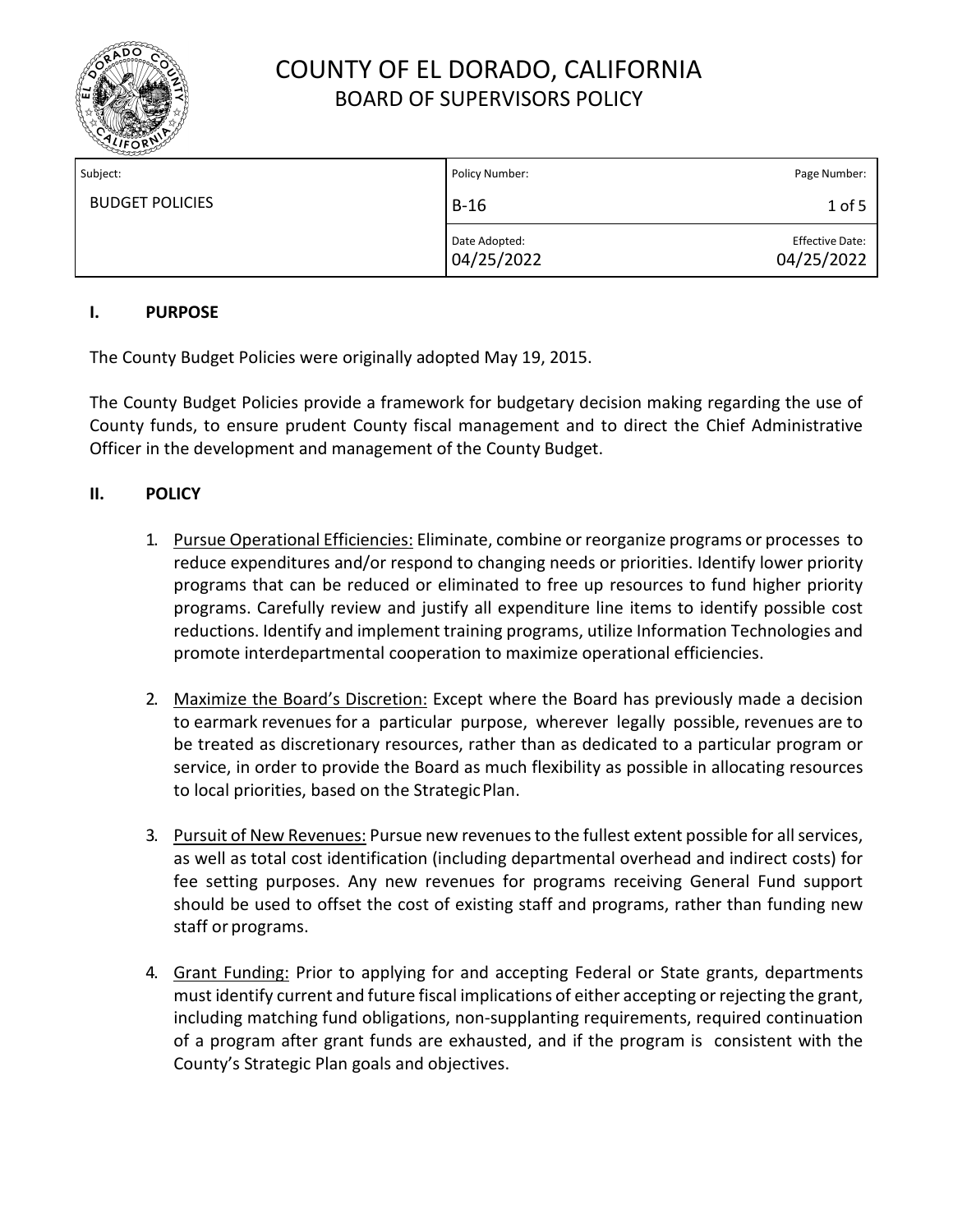

| Subject:               | Policy Number:              | Page Number:                         |
|------------------------|-----------------------------|--------------------------------------|
| <b>BUDGET POLICIES</b> | $B-16$                      | 2 of 5                               |
|                        | Date Adopted:<br>04/25/2022 | <b>Effective Date:</b><br>04/25/2022 |

- 5. New or Enhanced Discretionary Programs: Departments should not propose new or enhanced programs unless those programs are fully funded (including overhead costs) by a grant or other dedicated revenue source. Departments submitting requests for new or enhanced discretionary-funded programs should identify lower priority programs in the Department that can be reduced or eliminated to generate discretionary resources to fund the new programs. New or enhanced discretionary funded programs will only be recommended/approved to the extent the annual General Fund Five Year Forecast identifies sufficient funding capacity.
- 6. County Share: If funding is reduced, there should be no increased County share for programs funded primarily from non-General Fund sources unless increased County share is mandated or the Board of Supervisors has previously determined that this program is a high priority for use of limited General Fund dollars.
- 7. Vacant and New Positions: All unfunded positions should be clearly identified and discussed with the Chief Administrative Office. New positions will not be considered unless the positions are funded by secure, ongoing, non-General Fund sources or there is a significant and compelling reason that the position isneeded.
- 8. General Fund Contingency: The General Fund Appropriation for Contingency shall be set, at the time of budget adoption, at an amount not less than 3% of total adjusted General Fund appropriations, as adjusted for non-General Fund programs (e.g., State mandated Social Services, Child Support Services) and one-time expenditures. The Appropriation for Contingency is to be used during the fiscal year to address unanticipated expenditure increases or revenue decreases.
- 9. Budget Controlled at Expenditure Class/Object Level: California statute requires that county budgets are controlled at the object of expenditure level, except for capital assets, which are appropriated at the sub-object level (29006, 29008, 29089). The Board may authorize additional controls for the administration of the budget(29092).
- 10. General Reserves: The General Fund General Reserve shall be set, at the time of budget adoption, at an amount not less than 5% of total adjusted General Fund appropriations. The General Reserve shall be established, canceled, increased, or decreased as provided for in Government Code Section 29086.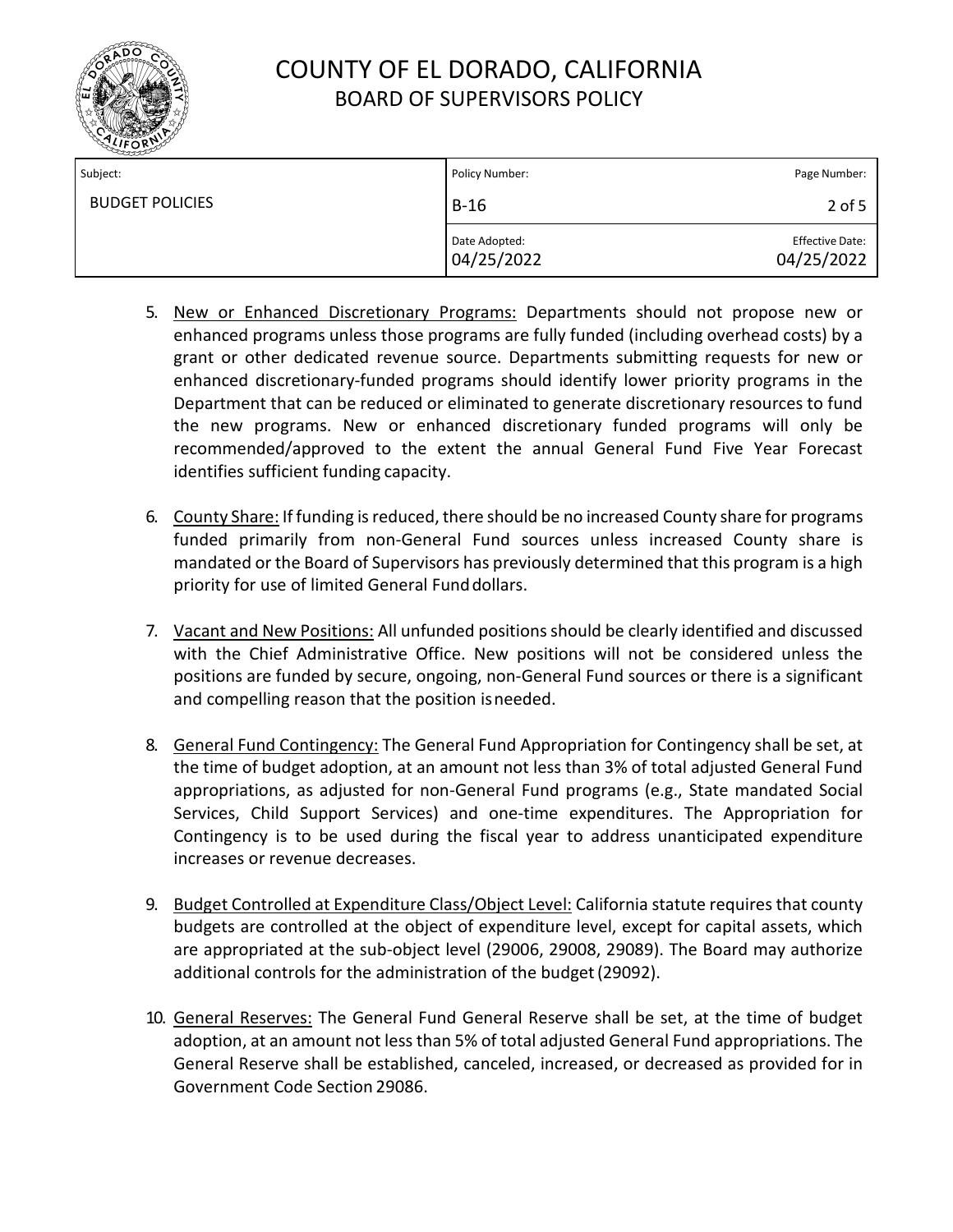

| Subject:               | Policy Number:              | Page Number:                         |
|------------------------|-----------------------------|--------------------------------------|
| <b>BUDGET POLICIES</b> | $B-16$                      | 3 of 5                               |
|                        | Date Adopted:<br>04/25/2022 | <b>Effective Date:</b><br>04/25/2022 |

- 11. Designation for Capital Projects: Once the General Reserve and General Fund Appropriation for Contingency equal 8% of adjusted General Fund appropriations, the Board may choose to transfer any remaining unappropriated discretionary resources to the Designation for Capital Projects to be retained to assist in addressing unmet capital needs and building a replacement reserve. The goal is to set aside \$6,000,000 each year. The Designation for Capital Projects may be cancelled, in any amount, when alternate funding sources are not available, and upon a recommendation from the Chief Administrative Officer, to address unmet capital replacement and maintenance projects.
- 12. Pension funding: El Dorado County shall continue the policy of "pay as you go" to fund the County's pension liability. To mitigate the impacts of annual increases in pension costs to the County, a General Fund designation has been established.

Once the General Reserve and General Fund Appropriation for Contingency equal 8% of adjusted General Fund appropriations, the Board may choose to transfer any remaining unappropriated discretionary resources to the Designation for CalPERS Cost Increases. The goal is to maintain funding in this designation equal to at least two years of the projected General Fund increases in pension costs. The projected increases are based upon the CalPERS actuarial reports, published in July of every year.

The Chief Administrative Officer may recommend the use of any portion of the Designation for CalPERS Cost Increases to help mitigate the impact of cost increases in any given budget year.

If funding in the Designation for CalPERS Cost Increases exceeds the minimum two years of projected increases, the designation may also be used to fund a discretionary contribution to CalPERS to pay off an individual amortization base or make a one-time discretionary payment to reduce the total Unfunded Accrued Liability.

13. Transient Occupancy Tax: Transient Occupancy Tax revenue shall be directed toward the impact of tourism and economic development, with consideration for support of tourism and promotion activities within the County and for continued support for grant fund allocations to support Veteran programs within theCounty.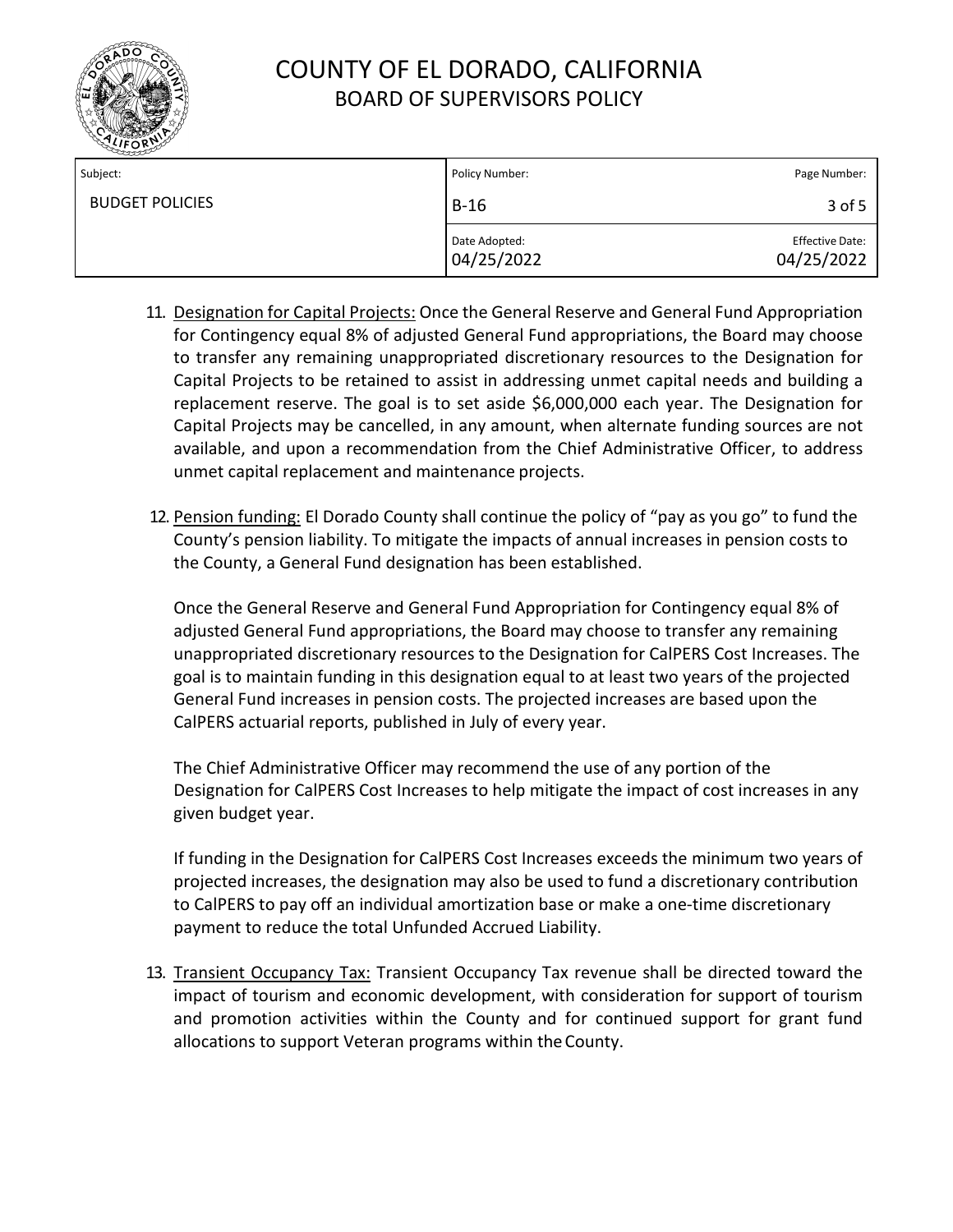

| Subject:               | Policy Number:              | Page Number:                         |
|------------------------|-----------------------------|--------------------------------------|
| <b>BUDGET POLICIES</b> | $B-16$                      | 4 of 5                               |
|                        | Date Adopted:<br>04/25/2022 | <b>Effective Date:</b><br>04/25/2022 |

- 14. Fixed (Capital) Assets: This policy establishes additional controls for the administration of Fixed Asset (Capital Asset) equipment.
	- a. All additions to Fixed Assets must be approved by the Board. The agenda item must ask the Board to add the item(s) to the Fixed Asset listing and may be accompanied by a Board-approved budget transfer.
	- b. Fixed Assets requested and approved through the annual Budget Process will be included in the Departments' recommended/approved budgets and itemized on the Fixed Asset list submitted for approval with the Recommended Budget.
	- c. Fixed Assets approved as an addition to the Recommended Budget, before the approval of the Adopted Budget, will be included in the Adopted Budget package submitted to the Board for approval in September and included in the Fixed Asset list published with the Adopted Budget.
	- d. If a department already has two or more Fixed Asset items approved, and simply needs to adjust funding amounts between approved items within Fixed Assets, this does not need to go to the Board. The Chief Administrative Office will approve a budget amendment to reallocate funds between items, if necessary forprocessing.
	- e. An increase in cost for an already approved Fixed Asset, where there is not savings available in another already approved Fixed Asset(s), will require a budget amendment approved by the Board. However, the item does not need to be approved by the Board a second time.
	- f. The Chief Administrative Office will provide the Auditor-Controller and Purchasing offices with copies of all approved Fixed Asset listings and subsequent additions to that listing. All purchases of Fixed Assets will be made and invoices paid pursuant to the approved Fixed Asset list.
- 15. Designation for Road Maintenance: Once the General Reserve and General Fund Appropriation for Contingency equal 8% of adjusted General Fund appropriations, the Board may choose to transfer any remaining unappropriated discretionary resources to the Designation for Road Maintenance to be retained to assist in addressing unmet road maintenance needs. The goal is to set aside \$5,000,000 each year, in addition to the maintenance of effort amount required by the Road Repair and Accountability Act of 2017. The Designation for Road Maintenance may be cancelled, in any amount, when alternate funding sources are not available, and upon a recommendation from the Chief Administrative Officer, to address unmet road maintenance needs.